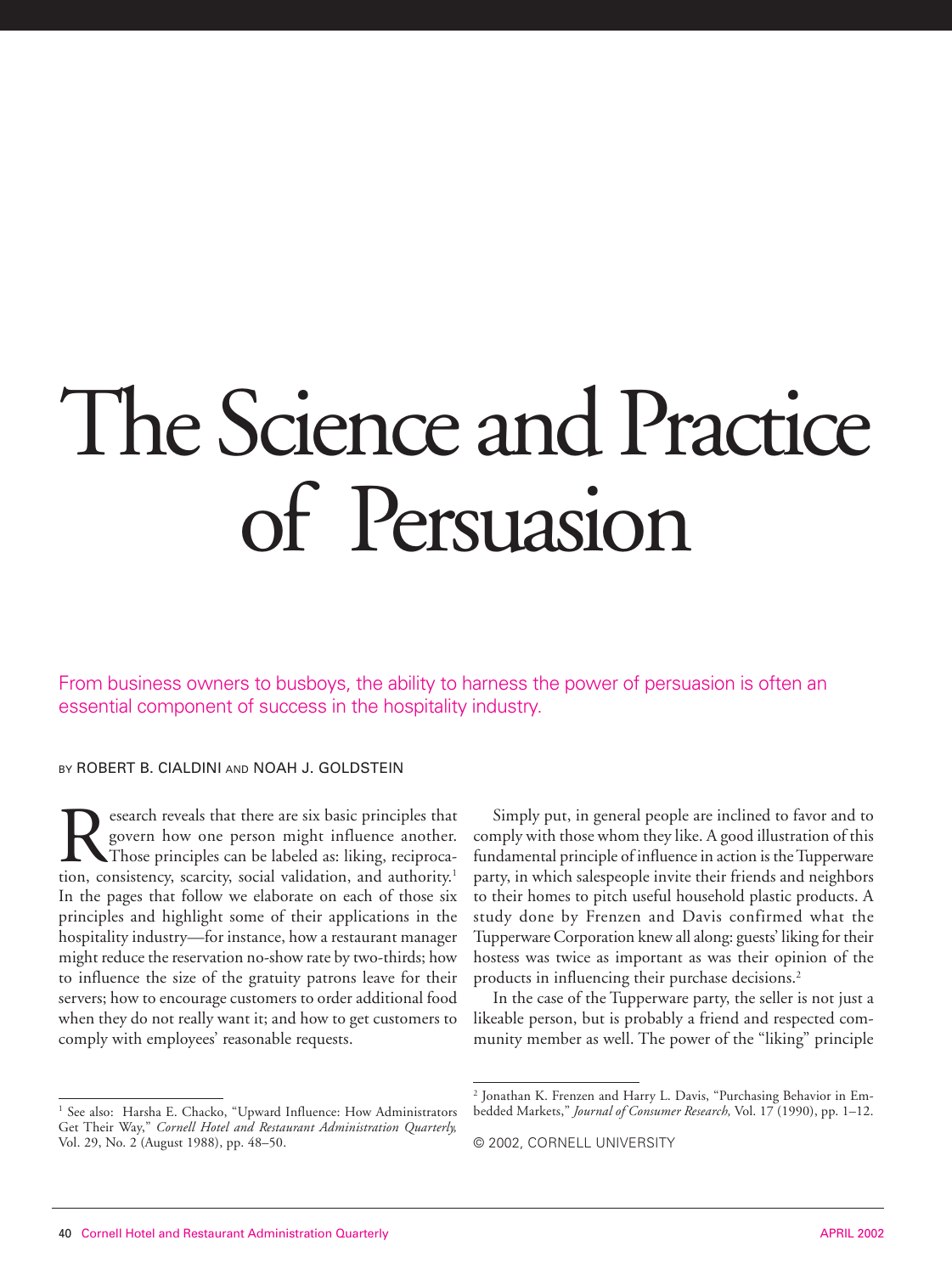is so pervasive, however, that even perfect strangers can recognize whether there is any affinity between them within a relatively short time. Researchers have identified four primary determinants of our fondness for another person: physical attractiveness, similarity, cooperation, and the extent to which we feel the person likes us.

**Looking good.** Most of us acknowledge that those who are physically attractive have a social advantage held by few others, but evidence suggests that we have grossly underestimated the degree to which that is true. For example, good-looking candidates received more than two-and-a-half times as many votes as did unattractive candidates in the 1974 Canadian federal elections, despite the fact that most voters adamantly denied that attractiveness had any influence on their decisions.<sup>3</sup>

One possible explanation for such findings is that we tend to view attractive individuals as possessing numerous other positive qualities that would be considered relevant to our liking them—such as talent, kindness, honesty, and intelligence.4 One practical (and unfortunate) result of the "attractiveness" principle is that lessattractive individuals who rely heavily on tips for income may have to work especially hard to gain customers' affection, approval, and cash.5

The social and monetary rewards that beautiful people garner extend far beyond those benefits; they are also more successful at eliciting compliance with their requests. Reingen and Kernen found that an attractive fundraiser for the American Heart Association collected almost twice as many donations as did less-attractive individuals.6 That finding suggests that training programs in the hospitality industry could increase the effectiveness of trainees by including, for instance, grooming tips.

**Simpatico.** Similarity is another important factor that affects our liking for others. The effects of similarity—however superficial—can be quite astounding because of the instant bond that similarity can create between two people. Consider that in one study a fundraiser on a college campus more than doubled the contributions received by simply adding the phrase "I'm a stu-

**The six basic principles that govern how one person might influence another are: liking, reciprocation, consistency, scarcity, social validation, and authority.**

dent, too" to the request.7 Just as salespeople are trained to find or even manufacture links between themselves and their prospective clients, individuals whose livelihoods depend on quick-forming rapport with their customers—such as food servers or valets—may enhance their earnings simply by pointing out a connection between themselves and their guests. "Hold the mayonnaise? Yeah, I don't eat it very often myself," and "Wow, you're from Chicago? My wife is from just south of there. She sure doesn't miss the winters" are examples of commonplace attempts to create such a bond.

Similarities need not be overtly called to the other individual's attention to obtain the desired compliance. Researchers found that a person was significantly more likely to receive a requested dime from a stranger when the two were dressed similarly than when they were not.<sup>8</sup> Since the majority of workers in the restaurant and hospitality industry wear uniforms, this subtle form

<sup>&</sup>lt;sup>3</sup> M.G. Efran and E.W.J. Patterson, "The Politics of Appearance," unpublished paper, University of Toronto, 1976.

<sup>4</sup> For a review, see: Alice H. Eagly, Wendy Wood, and Shelly Chaiken, "Causal Inferences about Communicators and Their Effect on Opinion Change," *Journal of Personality and Social Psychology,* Vol. 36 (1978), pp. 424–435.

<sup>5</sup> For evidence of the pervasiveness of this discrepancy in the salaries of North Americans, see Daniel S. Hammermersh and Jeff E. Biddle, "Beauty and the Labor Market," *The American Economic Review,* Vol. 84 (1994), pp. 1174–1194.

<sup>6</sup> Peter H. Reingen and Jerome B. Kernen, "Social Perception and Interpersonal Influence: Some Consequences of the Physical Attractiveness Stereotype in a Personal Selling Setting," Journal of Consumer Psychology, Vol. 2, No. 1 (1993), pp. 25–38.

<sup>7</sup> Kelly R. Aune and Michael D. Basil, "A Relational Obligations Approach to the Foot-in-the-mouth Effect," Journal of Applied Social Psychology, Vol. 24, No. 6 (1994), pp. 546–556.

<sup>8</sup> Tim Emswiller, Kay Deaux, and Jerry E. Willits, "Similarity, Sex, and Requests for Small Favors," *Journal of Applied Social Psychology,* Vol. 1 (1971), pp. 284–291.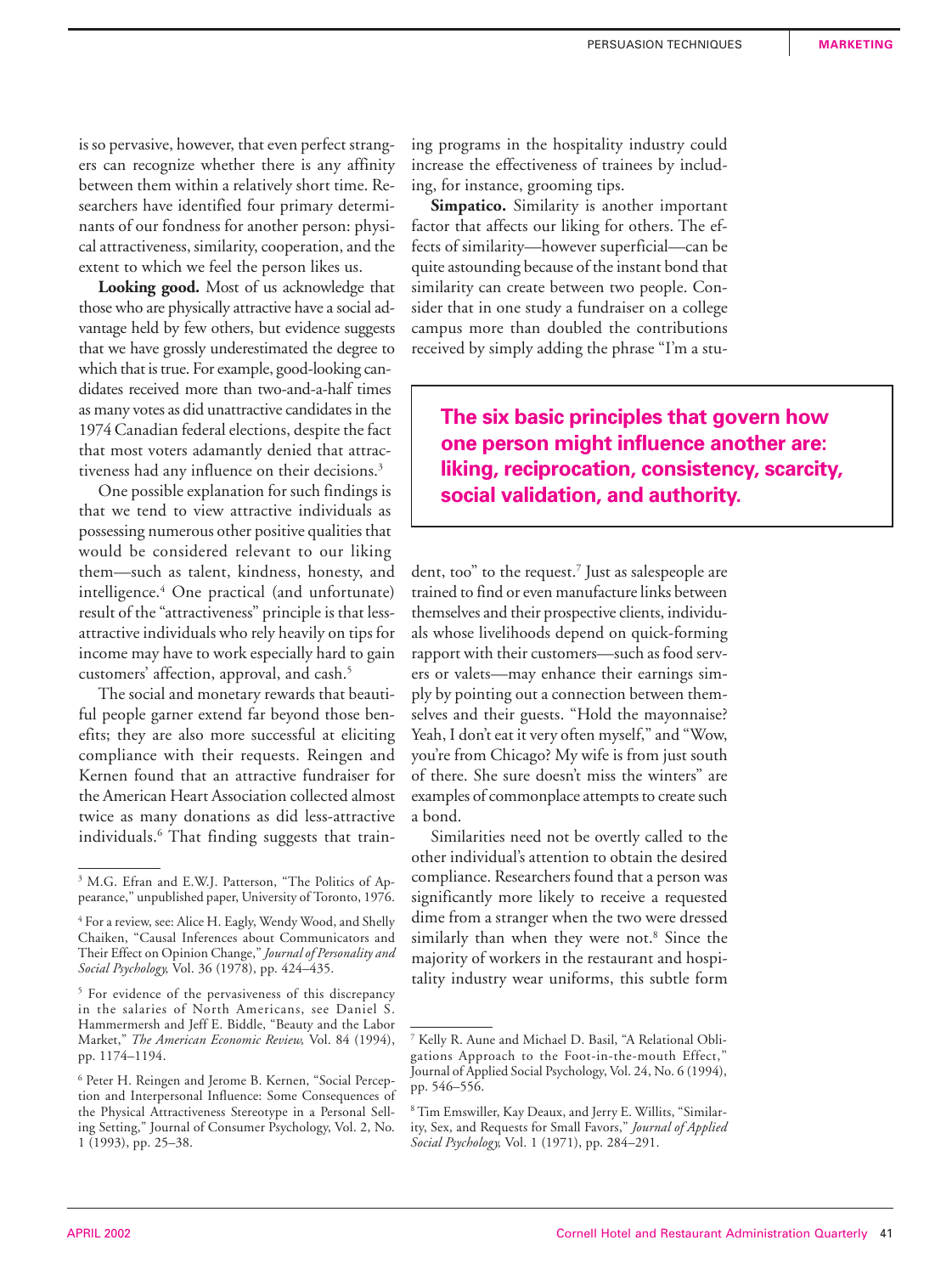of persuasion may be rare. As a notable exception, however, many waiters and waitresses at one popular restaurant chain wear a myriad of buttons pertaining to their interests on their uniforms, at least some of which are likely to match the backgrounds and interests of their guests.

**Allies.** Cooperation has also been shown to engender feelings of liking, even between parties that previously exhibited mutual animosity. Muzafer Sherif and his colleagues found that preexisting disdain between two groups of children at a camp was transformed into affection after they worked together to accomplish a necessary, mutual goal.9 One would hope that food servers would start off on a better footing with their guests than the children in Sherif's study had with one another, so an air of cooperation should already exist. However, just as car salespeople "go to war" with their managers on behalf of their clients, some food servers benefit by making themselves seem particularly cooperative with their guests: "You want more chips and salsa, sir? Well, the manager normally asks us to charge extra for that, but I'll see whether I can get you some at no charge."

Our fondness for another person also depends on the extent to which we believe the other person likes *us.* Just ask Joe Girard, the world's greatest car salesman for 12 years in a row (according to the *Guinness Book of World Records)*. One secret to his success may lie in a simple greeting card that he sent to all 13,000 of his former customers every single month. Although the holiday theme of each month's card differed, the text never varied. Other than his name, the only words written on the card were, "I like you."<sup>10</sup>

As a general rule we tend to like and to be more willing to comply with the requests of those who show they are partial to us.<sup>11</sup> Interestingly, one study revealed that a flatterer's laudatory comments engendered just as much liking for the

sweet-talker when the remarks were false as when they were correct.12 Thus, praise is one way for food servers to show their fondness for their clientele—and thereby to increase their tips. Having pointed that out, however, servers would be wise to proceed with caution—or better yet, with honesty—because the "praise" tactic runs the risk of backfiring if guests perceive servers' comments to be a duplicitous attempt to manipulate them.

Researchers have established that there are a number of fairly basic strategies servers can use to increase the average gratuity they receive by at least 20 percent. Many of those strategies use the simplicity of the liking principle. Squatting, smiling, and occasional touching, for example, help to build a friendly rapport, while writing "thank you" and drawing a happy face on the bill are presumably signals to patrons that they are liked and that their waiter or waitress was especially happy to serve them.<sup>13</sup>

It is important to note that these techniques are not necessarily additive and that the appropriateness of each strategy varies depending on a number of factors, including the type of eating establishment, the disposition of each guest, and even the gender of the food server.<sup>14</sup> For example, waitresses who drew smiling faces on their customers' checks significantly increased average tip size by 18 percent.<sup>15</sup> No significant difference was found for their male counterparts, however. If anything, the smiley-face strategy actually backfired when used by waiters. Due to perceived violations of gender-based expectations, it appears that for males, drawing a smiling face on the check may very well draw out a frowning face from the guests.

<sup>9</sup> Muzafer Sherif, O.J. Harvey, B.J. White, W.R. Hood, and C.W. Sherif, *Intergroup Conflict and Cooperation: The Robbers' Cave Experiment* (Norman, OK: University of Oklahoma Institute of Intergroup Relations, 1961).

<sup>10</sup> Robert B. Cialdini, *Influence: Science and Practice,* fourth edition (Boston, MA: Allyn & Bacon, 2001).

<sup>11</sup> Ellen Berscheid and Elaine Hatfield Walster, *Interpersonal Attraction* (Reading, MA: Addison-Wesley, 1978).

<sup>12</sup> See: David Drachman, Andre deCarufel, and Chester A. Insko, "The Extra-credit Effect in Interpersonal Attraction," *Journal of Experimental Social Psychology,* Vol. 14 (1978), pp. 458–467; and Donn Byrne, Lois Rasche, and Kathryn Kelley, "When 'I Like You' Indicates Disagreement," *Journal of Research in Personality,* Vol. 8 (1974), pp. 207–217.

<sup>&</sup>lt;sup>13</sup> For a review, see Michael Lynn, "Seven Ways to Increase Servers' Tips," *Cornell Hotel and Restaurant Administration Quarterly,* Vol. 37, No 3 (1996), pp. 24–29.

<sup>14</sup> *Ibid.*

<sup>15</sup> Bruce Rind and Prashant Bordia, "Effect of Restaurant Tipping of Male and Female Servers Drawing a Happy, Smiling Face on the Backs of Customers' Checks," *Journal of Applied Social Psychology,* Vol. 26, No. 3 (1996), pp. 218–225.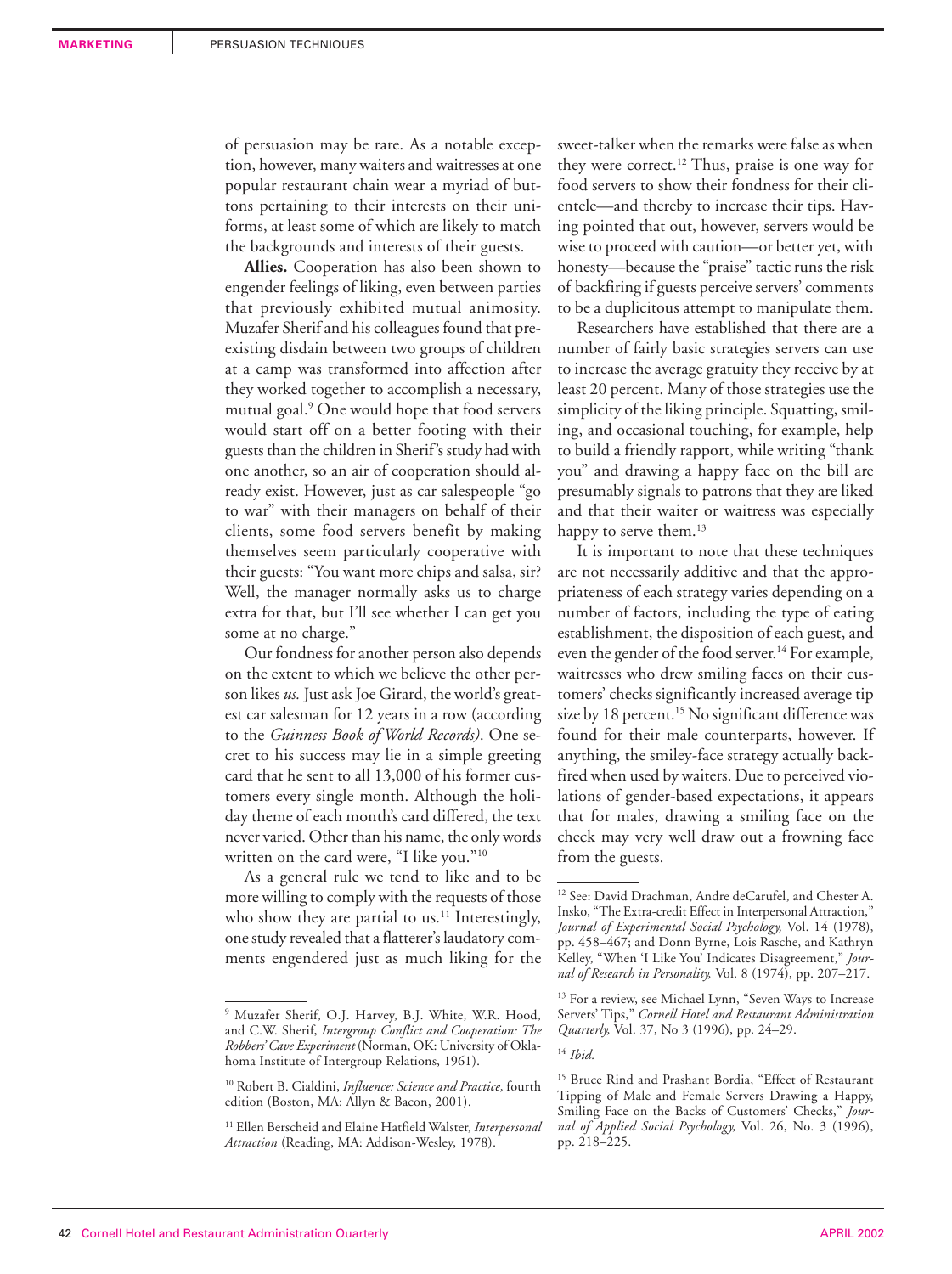## **Reciprocation**

A Chinese proverb states, "Favors from others should be remembered for a thousand years." The maxim succinctly emphasizes the importance of the norm of reciprocity—that we are obligated to repay others for what we have received from them—in all human societies. The norm pushes us toward fairness and equity in our everyday social interactions, our business dealings, and our close relationships, while it helps us build trust with others. At the same time, however, it also leaves us susceptible to the manipulations of those who wish to exploit our tendencies to achieve inequitable personal gains.

An informative study of the reciprocity principle and its potential to be exploited was conducted by Dennis Regan in 1971.<sup>16</sup> In the experiment, individuals who received a small, unsolicited favor from a stranger ("Joe") in the form of a can of Coca-Cola purchased twice as many raffle tickets from Joe as those who received no favor at all. This occurred even though the favor and the request took place one-half hour apart, and that Joe made neither implicit nor explicit reference to the original favor when he made his pitch about the raffle tickets. Interestingly, despite all that we have stated about the strong association between liking and compliance, Regan found that individuals who received a Coke from Joe made their purchase decisions completely irrespective of the extent to which they liked him. That is, those who didn't like Joe purchased just as many raffle tickets as those who did like him if they were the recipients of the gift earlier on. Thus, we see that the feelings of indebtedness caused by the power of the reciprocity manipulation are capable of trumping the effects of the liking principle.

While we have so far established that the norm of reciprocity is powerful, the principle's true power comes from its ability to create situations in which unequal exchanges take place. Regan found that on average, the Coke-bearing stranger had a 500-percent return on his investment, hardly an equal exchange at all!

Corporations and fundraisers alike have been aware of the power of reciprocity for many years, and have attempted to use those principles with the public. The Disabled American Veterans organization, a charitable group that seeks donations via fundraising letters, for example, increased its average response rate from 18 percent to 35 percent simply by enclosing a small gift in the envelope.17 The new addition—a set of personalized address labels—caused the recipients to feel an immediate sense of obligation to repay

# **The positive results from using a variety of persuasion techniques are not necessarily additive.**

the organization, despite the fact that the gift was inexpensive to produce and the recipients never asked for it in the first place.

Individuals in the hospitality, travel, and tourism industries are also in an appropriate position to harness the power of the reciprocity principle. After all, tipping in the U.S. service industry is supposed to be based on a reciprocity-related *quid pro quo* system, in which it is tacitly acknowledged that the consumer will make a more generous payment in exchange for better-thanaverage service. Although the strength of the actual relationship between service and tipping has been challenged,<sup>18</sup> it is clear that food-service workers and others who rely heavily on tips stand to benefit substantially by providing better overall service; specifically, the server should make "additional" efforts that at least slightly exceed customer expectations. For example, Lynn and Gregor showed that a bellman nearly doubled his tip earnings by adding three simple and seemingly inconsequential steps to his standard duties: He showed the guests how to operate the television and thermostat, opened the drapes to

<sup>&</sup>lt;sup>16</sup> Dennis T. Regan, "Effects of a Favor and Liking on Compliance," *Journal of Experimental Social Psychology,* Vol. 7 (1971), pp. 627–639.

<sup>17</sup> Jill Smolowe, "Read This!!!!!!!!," *Time,* Vol. 136, No. 23 (November 26, 1990), pp. 62–70.

<sup>&</sup>lt;sup>18</sup> See: Michael Lynn, "Restaurant Tipping and Service Quality: A Tenuous Relationship," *Cornell Hotel and Restaurant Administration Quarterly,* Vol. 42, No 1 (February 2001), pp. 14–20.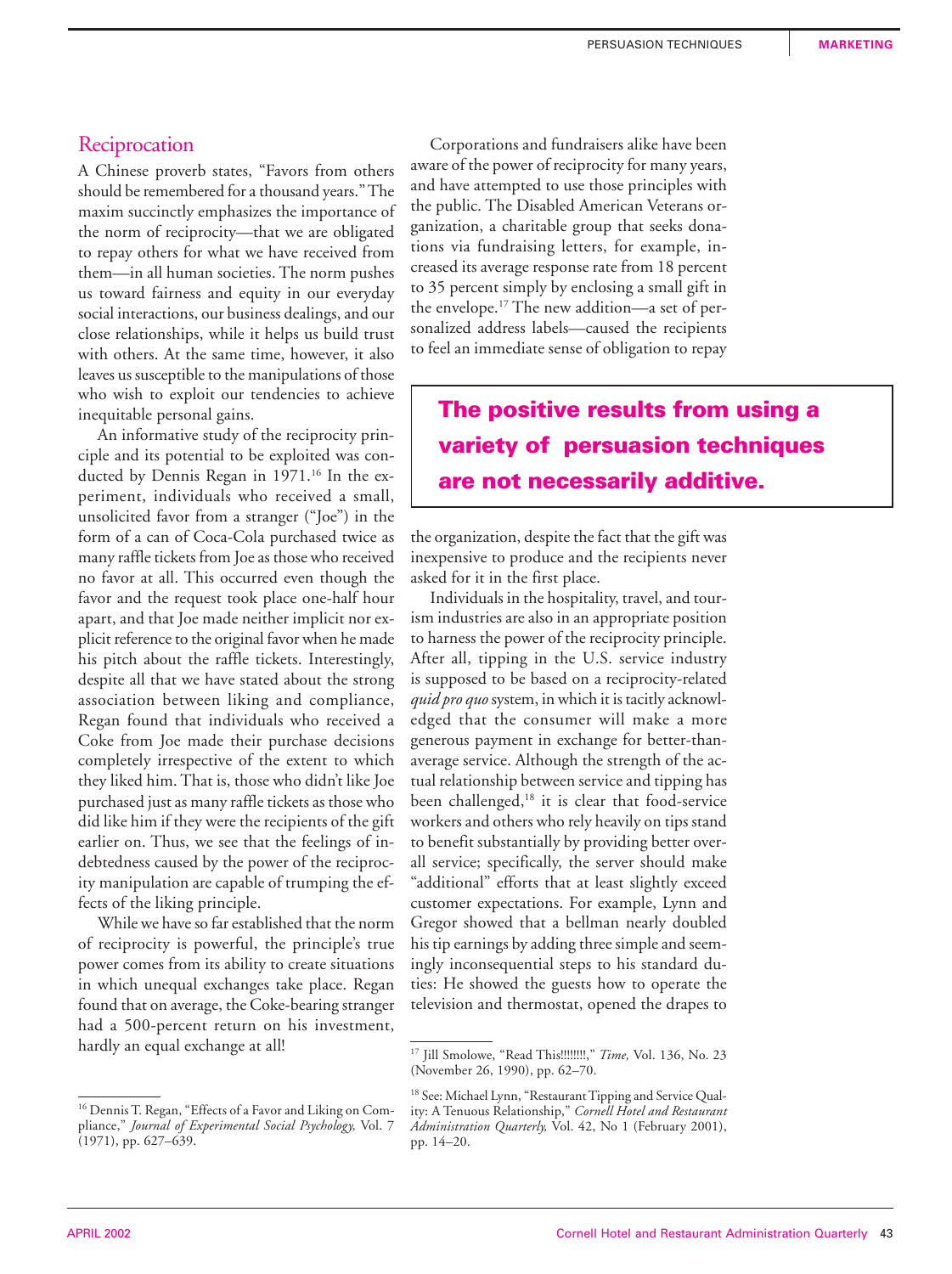expose the room's view, and offered to bring the guests ice from the machine down the hall.<sup>19</sup>

**Tip tips.** The above example illustrates the success of an individual who essentially made a low-risk investment that often paid big dividends. Food servers can take advantage of the reciprocity principle, too.<sup>20</sup> In one study it was shown that tips were higher when the servers allowed each guest to select a fancy piece of chocolate at the end of the meal than when no offer was made. Given that finding, we can see that the proprietor of the first dine-in Chinese restaurant to serve fortune cookies at the end of the meal made a clever and profitable decision. Unfortunately for the wait staff in Chinese restaurants today, patrons have come to see a fortune cookie at the end of a meal as part of the experience—that is, as more of a right than a privilege or extra treat.

A second study by the same researchers showed that allowing the guests to select two relatively inexpensive pieces of chocolate proved even more fruitful than when the server offered just one.<sup>21</sup> More revealing, the server who offered two pieces was most successful when she first offered each guest one piece of candy, gestured as if she was about to leave the table, and then let each guest

choose one more piece of chocolate, as opposed to when she simply allowed the guests to choose both pieces at once. It seems likely that the guests in the " $1+1$ " condition assumed that the waitress was making an extra effort beyond what was normally required of her by the managers, possibly because she liked these diners more than she did most of her guests. These findings suggest that hotel housekeepers who leave mints on pillows may be the recipients of larger tips than those who do not, but that they may be even more successful by placing several extra mints on top of a personal thank you note the day before their guests check out.

Hotel managers might find the use of the reciprocity norm especially helpful when appealing to guests to reuse towels and linens in an effort to conserve energy and resources. Currently, most pleas take approaches that either educate the guests regarding the total amount of energy necessary to clean those items daily for a year, or invoke the guests' sense of social responsibility. Some hotels emphasize the benefit to themselves in their appeals; few guests, however, will be motivated to give up their clean sheets in exchange for a clean getaway by the hotel owner with the profits gained from such compliance. Perhaps in addition to one of the other two appeals mentioned, hotel managers may achieve a higher rate of participation by extending a reciprocation-based approach in the form of a promise to donate a portion of the money saved to an environmental-conservation organization or any other cause deemed worthy. For example,

**"Favors from others should be remembered for a thousand years." —Chinese proverb** the Windows of Hope Family Relief Fund, an organization that provides aid to the families of those in the food-service profession who were victims of the World Trade Center tragedy, successfully used this principle in an event dubbed Dine-Out, which took place on the day exactly one month after the attack. More than 4,000 restaurants throughout the world participated and agreed to donate at least 10 percent of that evening's

sales to the fund, which both raised millions of dollars for the charity and dramatically increased many of the participating restaurants' business for that night and potential beyond.

**Bargaining.** While the rule of reciprocity most often takes the form of gifts or favors, a specific application of the principle is frequently used in the negotiation process, which involves recipro-

<sup>19</sup> Michael Lynn and Robert Gregor, "Tipping and Service: The Case of the Hotel Bellman," *Hospitality Management,* Vol. 20 (2001), pp. 299–303.

<sup>20</sup> David B. Strohmetz, Bruce Rind, Reed Fisher, and Michael Lynn, "Sweetening the Till—The Use of Candy to Increase Restaurant Tipping," *Journal of Applied Social Psychology,* Vol. 32, No. 2 (2002), pp. 300–309.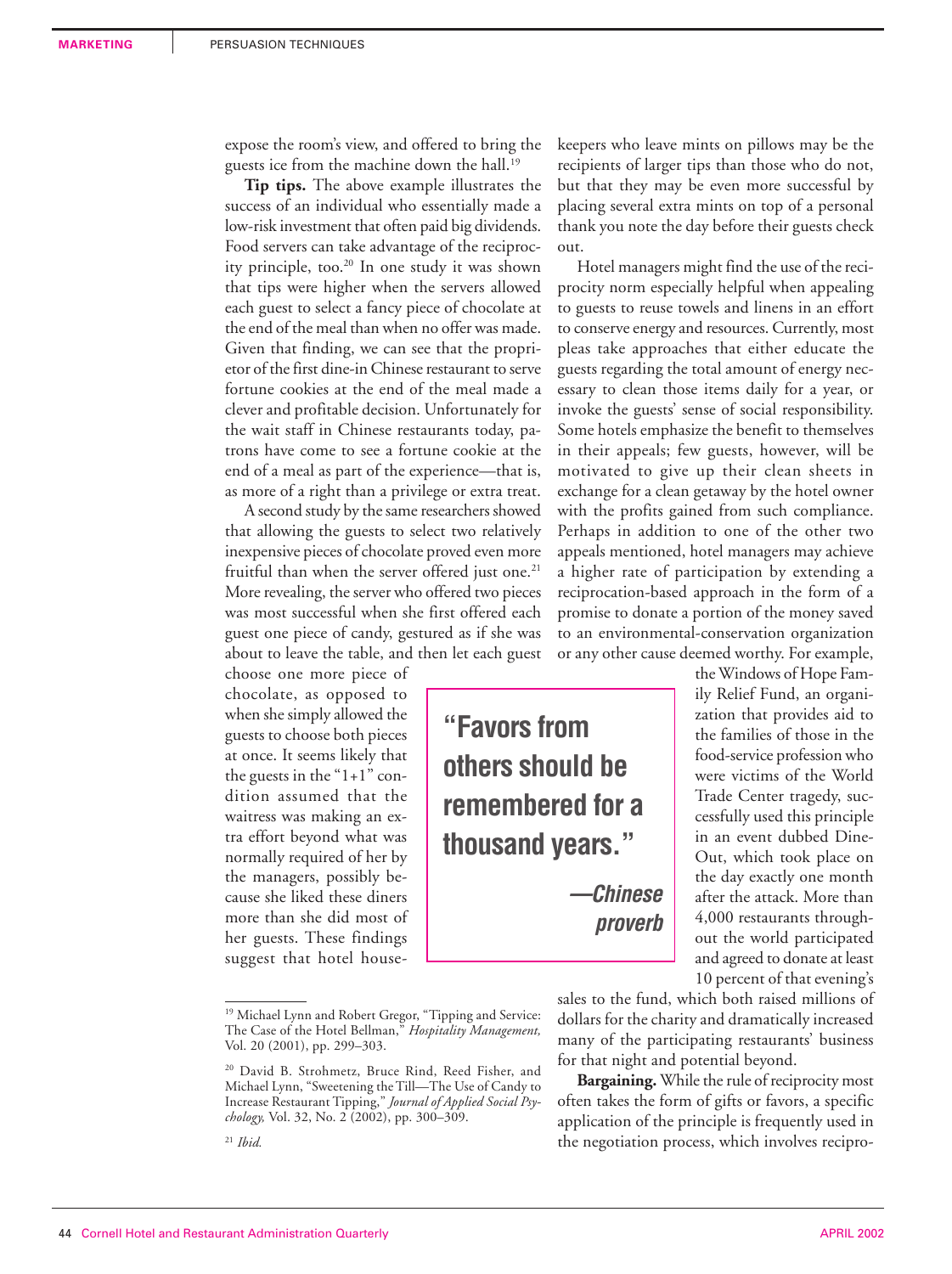cal concessions. That is, if Person A rebuffs a large request from Person B, and Person B then concedes by making a smaller request, Person A will feel obligated to reciprocate this concession with a concession of his or her own by agreeing to this lesser plea.

The first author and his colleagues conducted a study to examine this phenomenon in the mid-1970s.22 Half of the students in the experiment were approached on a college campus walkway and asked if they would agree to chaperone juvenile-detention-center inmates on a day trip to the local zoo; relatively few (17 percent) responded in the affirmative. The other half of the students were asked a different question first; a plea was made for them to volunteer as a counselor for these inmates for two hours per week for the next two years. Not surprisingly, everyone who heard this appeal refused to participate. But when this same group was then asked if they would agree to chaperone the inmates at the onetime-only day trip to the zoo, the compliance rate for this smaller request was nearly triple that of the half who were never approached with the larger plea.

Some hotel managers make use of this approach when negotiating deals for conventions and banquets by holding back in their initial offer so that they can later appear to concede to the client a number of amenities not present in the original proposal. The assumption in this case is that the client will feel the need to reciprocate this concession by accepting the deal without making any more demands. Similarly, many managers start off the bargaining process with higher-than-desired price quotes in anticipation of having to shave off from the total charge during negotiations.

#### **Consistency**

Prior to 1998, Gordon Sinclair, the owner of a prominent Chicago eatery, was too often the victim of a common occurrence in the restaurant business: the dreaded reservation no-show. On average, approximately 30 percent of all wouldbe patrons who called for reservations failed to appear and never bothered to notify the restaurant with a statement of cancellation. One day, Sinclair thought of a way that might minimize the problem, so he asked his receptionists to make a few slight modifications in the reservationtaking procedure. Instead of ending their phone calls with "Please call if you have to change your plans," Sinclair instructed the receptionists to ask, "Will you please call if you have a change to your plans?" and then to pause for a moment to allow the caller to respond. Once the new strategy was implemented, the no-show-no-call rate dropped from 30 to 10 percent.

Sinclair's technique was successful because it took advantage of a fundamental human tendency to be and to appear consistent with one's actions, statements, and beliefs. This principle was illustrated in a study that found that residents who accepted and agreed to wear a small lapel pin supporting a local charity were significantly more likely to make donations to that charity during a fundraiser at a later date than those who had not been approached before the donation drive took place.<sup>23</sup> Those who had previously been induced to make public commitments to that charity felt compelled to act consistently with these commitments and to support it later on. Similarly, those who called for reservations and made a public commitment regarding their future actions felt obligated to be consistent with their statements and to live up to their pledges.

**Dessert first.** Some shrewd servers benefit from their keen understanding of this principle by drawing out commitments from their guests regarding potential dessert purchases when the patrons (and their stomachs) are at their most vulnerable. At one restaurant in particular, immediately following the introduction, some food servers enthusiastically ask, "Who here is getting cheesecake tonight?" After each person gives an affirmative response—an action that originates not from the brain, but the belly—the server then goes through the standard procedures. Once everyone at the table is feeling full and bloated after completing the main course, their server

The rule of "reciprocity" most often takes the form of gifts or favors, and that principle also is frequently used in business negotiations.

<sup>22</sup> Robert B. Cialdini, Joyce E. Vincent, Stephen K. Lewis, José Catalan, Diane Wheeler, and Betty Lee Darby, "Reciprocal Concessions Procedure for Inducing Compliance: The Door-in-the-face Technique," *Journal of Personality and Social Psychology,* Vol. 31 (1975), pp. 206–215.

<sup>23</sup> Patricia Pliner, Heather Hart, Joanne Kohl, and Dory Saari, "Compliance without Pressure—Some Further Data on the Foot-in-the-door Technique," *Journal of Experimental Social Psychology,* Vol. 10 (1974), pp. 17–22.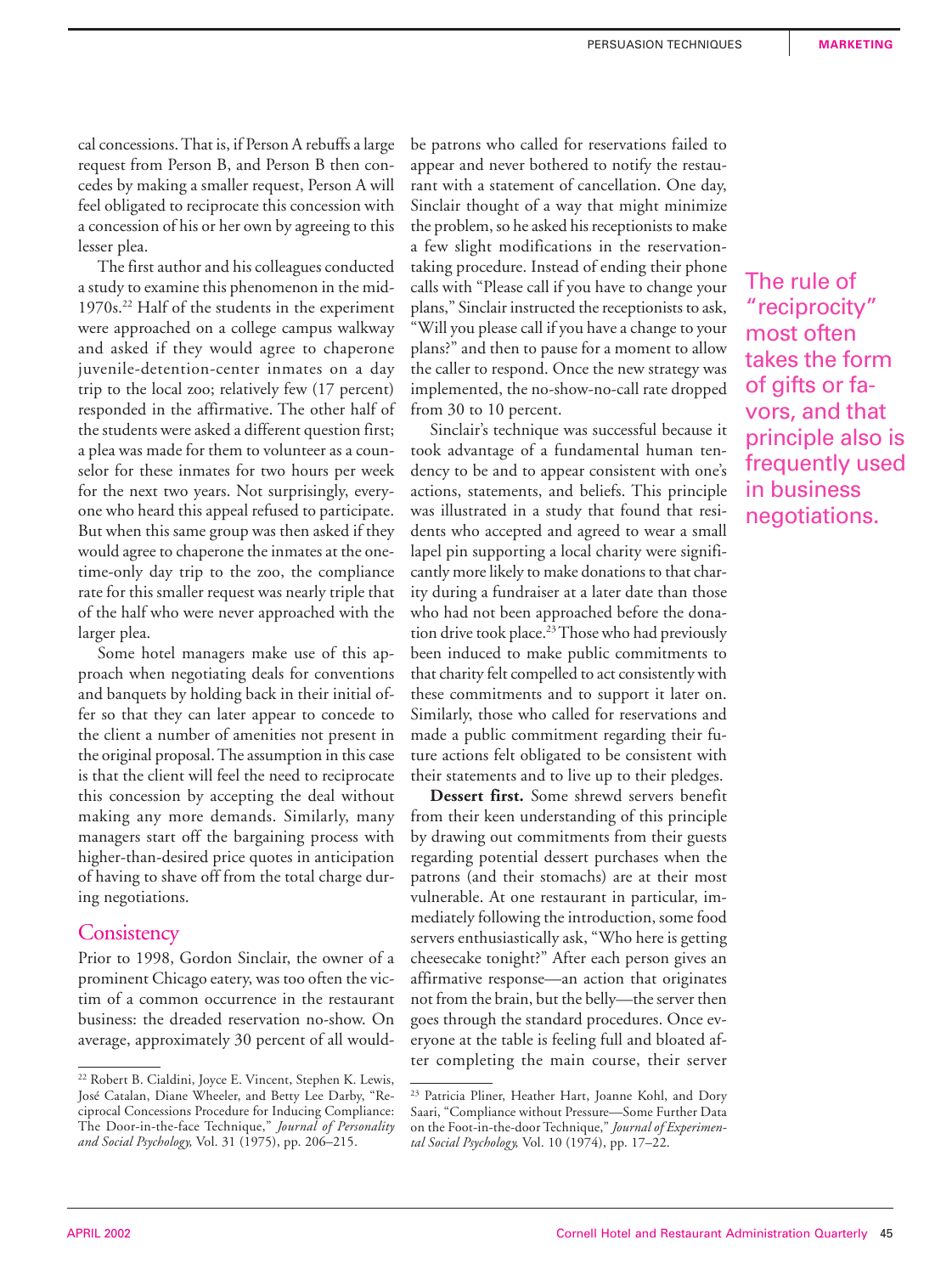comes back, reminds the guests of their earlier commitments in a non-threatening, jovial manner, and begins to make dessert suggestions. In the end, despite initial urges to decline—tendencies that now originate from a full belly, the brain, and the wallet—many patrons still feel obligated to say yes.

#### **Scarcity**

In the early 1970s Stephen West discovered that undergraduates' ratings of a University of Wisconsin campus cafeteria rose significantly within

In general, items and opportunities that are in short supply or unavailable tend to be more desirable to consumers than are those items that are plentiful and more accessible.

> a nine-day span of time. $24$  Surprisingly, the difference in opinion had nothing to do with a change in the quality of the eatery's food or service, but rather with its availability. Before the second set of ratings were assessed, students learned that due to a fire they would not be able to eat there for the next two weeks.

> Whether it's an unavailable eating establishment, the last piece of apple pie, the only remaining convertible in a rental company's lot, the last lobster in the tank, the only hotel room with a balcony that's still vacant, or the final unclaimed blanket on an airplane, items and opportunities that are in short supply or unavailable tend to be more desirable to us than those that are plentiful and more accessible.25 This often adaptive mental shortcut is one that naturally develops, since we learn early on in our lives that things existing in limited quantities are hard to get, and that things that are hard to get are typically better than those that are easy to get. $^{26}$

Act now! Marketing strategists and compliance practitioners take advantage of the scarcity principle by emphasizing that their products are in limited supply, available for a limited time only, or are one-of-a-kind—often without regard to the veracity of those claims. Although assertions regarding availability status are in many cases spurious, businesses frequently employ scarcitybased marketing strategies legitimately in a genuine effort to make their offers more attractive. Lower rates for plane flights, hotel rooms, cruises, tours, and vacation packages are especially likely to be justifiably advertised as "limited time only" and "in limited supply" because such offers tend to be made for the small pockets of time when business would otherwise be slower.

Proprietors of nightclubs and restaurants can also make use of those principles by artificially limiting the availability of space. Nightclub owners, for example, commonly restrict the number of people allowed inside even though there is plenty of space for more, not due to concerns regarding maximum occupancy laws, but because the apparent inaccessibility of the clubs makes these establishments seem more desirable. Similarly, some restaurant managers limit the actual number of seats available to use the power of scarcity.

The domains in which the scarcity principle operates are not just limited to products and opportunities, but to information, as well. Research has shown that information that is exclusive is seen as more valuable and more persuasive. For instance, a former doctoral student of the first author showed that wholesale beef buyers more than doubled their orders when they were informed that a shortage of Australian beef was likely due to weather conditions overseas.27 When those purchasers were told that the information came from an exclusive source at the Australian National Weather Service, however, they increased their orders by an astounding 600 percent. In this case the information regarding the upcoming shortages was true, but one can imagine the potential

<sup>&</sup>lt;sup>24</sup> Stephen G. West, "Increasing the Attractiveness of College Cafeteria Food: A Reactance Theory Perspective," *Journal of Applied Psychology,* Vol. 60 (1975), pp. 656–658.

<sup>25</sup> Michael Lynn, "Scarcity Effects on Value," *Psychology and Marketing,* Vol. 8 (1991), pp. 43–57.

<sup>26</sup> Michael Lynn, "Scarcity Effect on Value: Mediated by Assumed Expensiveness," *Journal of Economic Psychology,* Vol. 10 (1989), pp. 257–274.

<sup>27</sup> Amram Knishinsky, "The Effects of Scarcity of Material and Exclusivity of Information on Industrial Buyerperceived Risk in Provoking a Purchase Decision," Ph.D. dissertation, Arizona State University, 1982.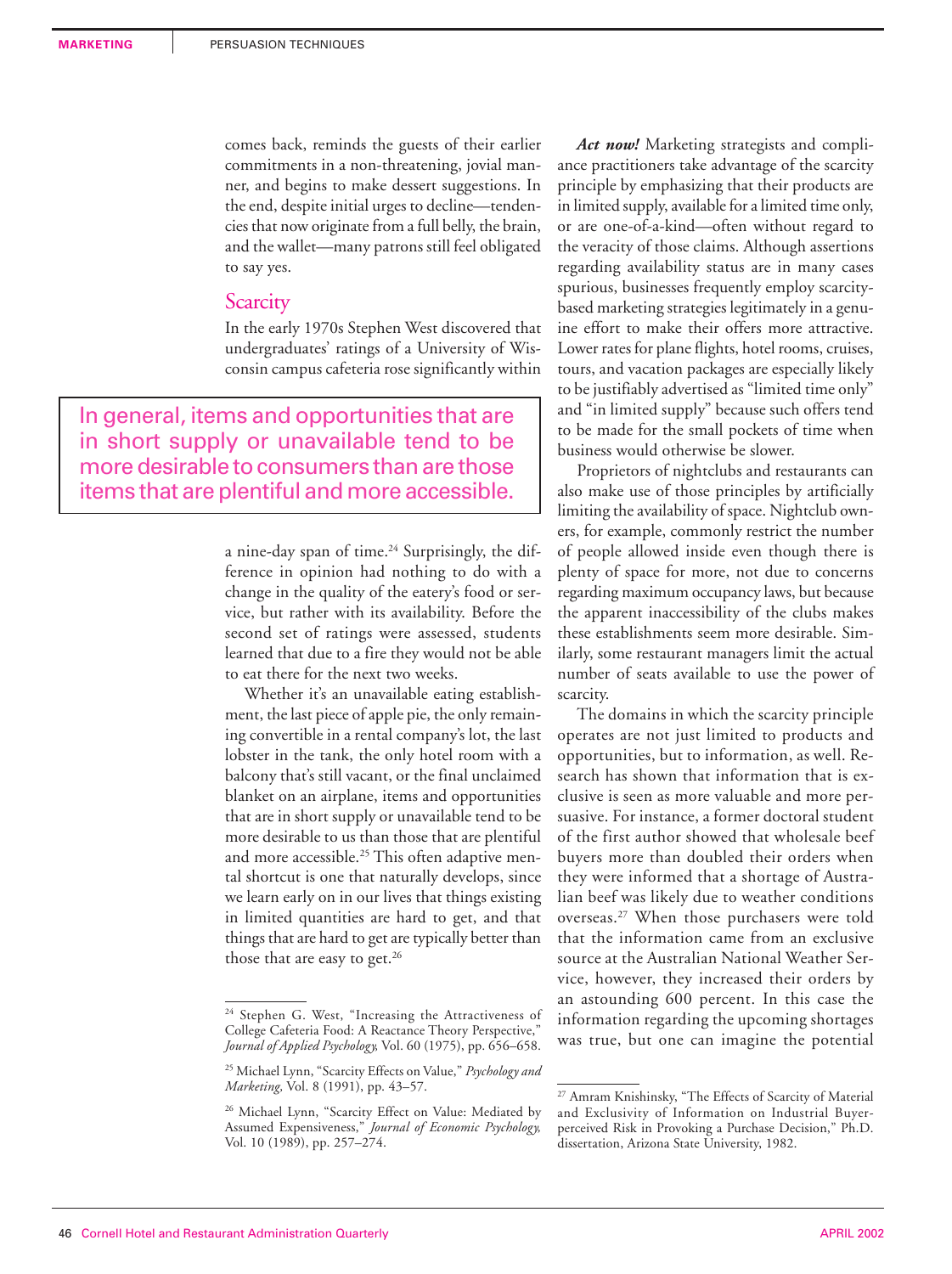for abuse of this principle, given its dramatic effectiveness. Thus, we should question any situation in which an individual claims that he or she is supplying us—and only us—with a certain piece of information.

Up to this point we have explained the scarcity principle in terms of the mental shortcut it provides between something's availability and its quality. There is another factor at work here as well, and it is related to the idea that as opportunities become less available, we lose freedoms. According to Jack Brehm's well-supported theory of psychological reactance, whenever our freedoms are threatened or restricted, we vigorously attempt to reassert our free choice, with a specific focus on retaining or regaining exactly what was being limited in the first place.<sup>28</sup>

A study conducted by Reich and Robertson suggests that a sign posted next to the hotel pool that reads, "Don't You *Dare* Litter" or even just "Don't Litter" is likely to backfire, especially with regard to young, unsupervised children. Instead, a less-strongly phrased message that emphasizes the social norm, such as "Keeping the Pool Clean Depends on *You,*" stands the greatest chance of success.<sup>29</sup> Similar results were found in another study that showed that high-threat anti-graffiti placards placed in restroom stalls were defaced to a greater extent than were the low-threat placards.30 Thus, some proprietors of bars—whose restrooms are particularly susceptible to such vandalism—stand to benefit by replacing messages that may be perceived as hostile or threatening with more moderate pleas.

## Social Validation

Earlier we described how some nightclub owners make their businesses appear more desirable by restricting the number of individuals allowed in at any one time. The secret of the success of this policy lies not only in its manipulation of scarcity, but also in its use of the principle of social validation, which asserts that we frequently look to others for cues on how to think, feel, and behave, particularly when we are in a state of uncertainty.

Before returning to the example of a nightclub, an examination of a study done by Peter Reingen should prove informative.<sup>31</sup> In the experiment, a group of researchers posing as fundraisers went door-to-door to solicit donations for a local charity. As part of their request, the purported fundraisers showed homeowners a list of neighbors who had already agreed to donate to that particular cause. The experiment revealed that the likelihood of donation was positively correlated with the length of the list of names.

Just as many of those in the Reingen study decided how they would act based on the number of people they thought were engaging in the same behavior, individuals selecting where they would like to spend their time and money for an evening often use the number of others participating in a particular activity to gauge the popularity—and thus, the worthiness—of that activity. Since club operators limit the rate at which the inbound traffic moves, a figurative gridlock occurs, producing long lines of people waiting for their turn to move forward and into the club. As a result, passersby view the large crowd of individuals waiting to get in as evidence of the club's value. In this case, quantity is believed to be a true indicator of quality: If that many people are willing to endure the wait to get in, it must really be worth it.

In like manner, bartenders and live entertainers sometimes seed their tip jars with a number of bills in an attempt to manipulate patrons' perceptions of the tipping norm. Consider the difference in the messages conveyed by a jar filled three-fourths of the way to the top with one- and five-dollar bills, versus a jar completely devoid of anything, except a nickel and seven pennies, a ticket stub from the movie *Ishtar,* and an East German Deutschmark. The former indicates that tipping—specifically, with bills—is the norm and

<sup>28</sup> Jack W. Brehm, *A Theory of Psychological Reactance* (New York: Academic Press, 1966).

<sup>29</sup> John W. Reich and Jerie L. Robertson, "Reactance and Norm Appeal in Anti-littering Messages," *Journal of Applied Social Psychology,* Vol. 9, No. 1 (1979), pp. 91–101.

<sup>30</sup> James W. Pennebaker and Deborah Y. Sanders, "American Graffiti: Effects of Authority and Reactance Arousal,' *Personality and Social Psychology Bulletin,* Vol. 2, No. 3 (1976), pp. 264–267.

<sup>&</sup>lt;sup>31</sup> Peter H. Reingen, "Test of a List Procedure for Inducing Compliance with a Request to Donate Money," *Journal of Applied Psychology,* Vol. 67 (1982), pp. 110–118.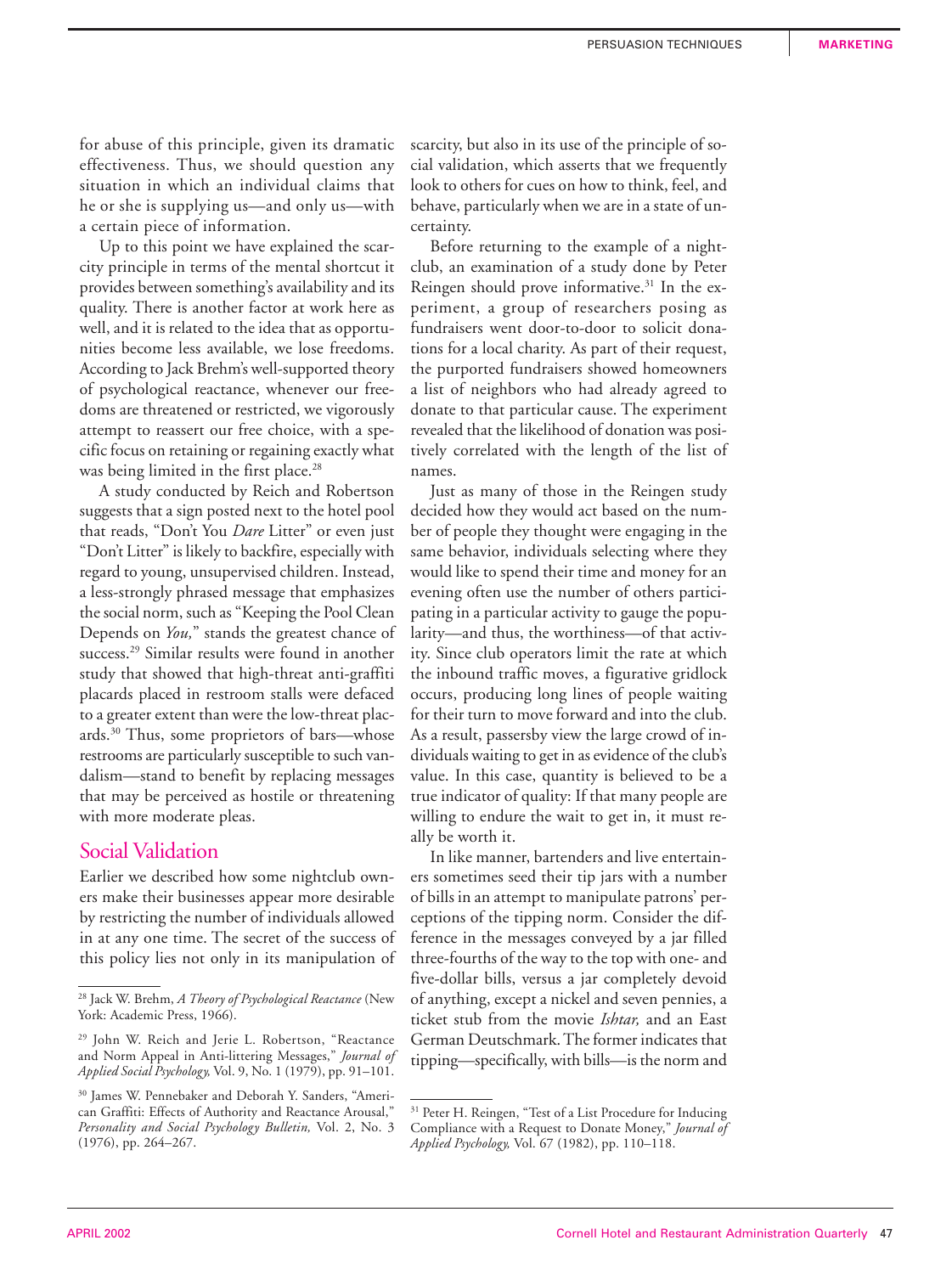creates a pressure for others to be consistent with this rule, while the latter suggests that tipping hasn't been the norm since the fall of the Berlin Wall.

# **The principle of "social validation" asserts that people frequently look to others for cues on how to think, feel, and behave.**

Most companies have long understood the ability of social validation to sway our opinions and our wallets in their direction, which is why marketers spend much of their time thinking of ways to spin their products as the leading, the largest-selling, or the most popular ones out there. A common strategy is to make nebulous, lawsuit-proof claims to convey the product's popularity among the public such as, "We're the number-one cruise line in North America," even if not true by any reasonable statistical standard. Still others attempt to quantify their success, such as the McDonald's Corporation, which claims "Billions and Billions Served."

The outcomes of social validation at work are often the result of deliberate planning by businesses to harness this principle's power, but sometimes the effects of the principle fortuitously appear in unplanned and unintended domains. For example, some restaurants that are located inside malls (and airports) give pagers to their patrons and encourage them to walk around while they wait for a table to become available. Since the pagers are in most cases too large to place in one's pocket, the guests usually hold them in their hands as they stroll around the complex. Although clearly not intended to work in such a fashion, the beepers—which are being carried around by a multitude of individuals—act as a signal to others that the restaurant is a popular and worthwhile place to eat a meal. This suggests that if a mall contains more than one eating establishment with this policy, then each restaurant would make the greatest use of the principle of social validation if its pagers were both large and distinctive enough in colors, patterns, or design so that a potential customer could easily identify the restaurant to which it belonged.

Supplying individuals with specific *descriptive norms*—essentially, information about what other people are doing32—to elicit comparable behavior has proven to be successful in a number of different domains, including neighborhood household recycling.<sup>33</sup> Similarly, another way that hotel managers may attain greater results with their pleas for resource conservation is to inform their guests that a large number of people have already participated in the program since its inception.

## **Authority**

On the bitterly cold afternoon of January 13, 1982, Air Florida Flight 90 sat on the tarmac of National Airport in Washington, D.C. Following a series of delays, the plane was finally cleared to take off. As the captain and the first officer were completing their last round of pre-flight checks, the following exchange took place regarding one of the systems:

First officer: God, look at that thing. That don't seem right, does it? Uh, that's not right.

Captain: Yes it is, there's eighty.

First officer: Naw, I don't think that's right. Ah, maybe it is.<sup>34</sup>

Shortly after this conversation transpired, the plane took off. Less than one minute later, Flight 90 crashed into the icy waters of the Potomac River.

This tragedy is an example of a troubling and all-too-pervasive problem in aviation that officials in the airline industry have referred to as "Captainitis."35 This occurs when crew members

34 www.avweb.com/articles/bogusepr/cvr.html (as viewed on May 9, 2002).

<sup>32</sup> Robert B. Cialdini, Raymond R. Reno, and Carl A. Kallgrem, "A Focus Theory of Normative Conduct: A Theoretical Refinement and Reevaluation of the Role of Norms in Human Behavior," *Advances in Experimental Social Psychology,* Vol. 21 (1990), pp. 201–234.

<sup>33</sup> P. Wesley Schultz, "Changing Behavior with Normative Feedback Interventions: A Field Experiment on Curbside Recycling," Basic and Applied Social Psychology, Vol. 21, No. 1 (1999), pp. 25–36.

<sup>35</sup> Clayton M. Foushee, "Dyads at 35,000 Feet: Factors Affecting Group Processes and Aircraft Performance," *American Psychologist,* Vol. 39 (1984), pp. 885–893.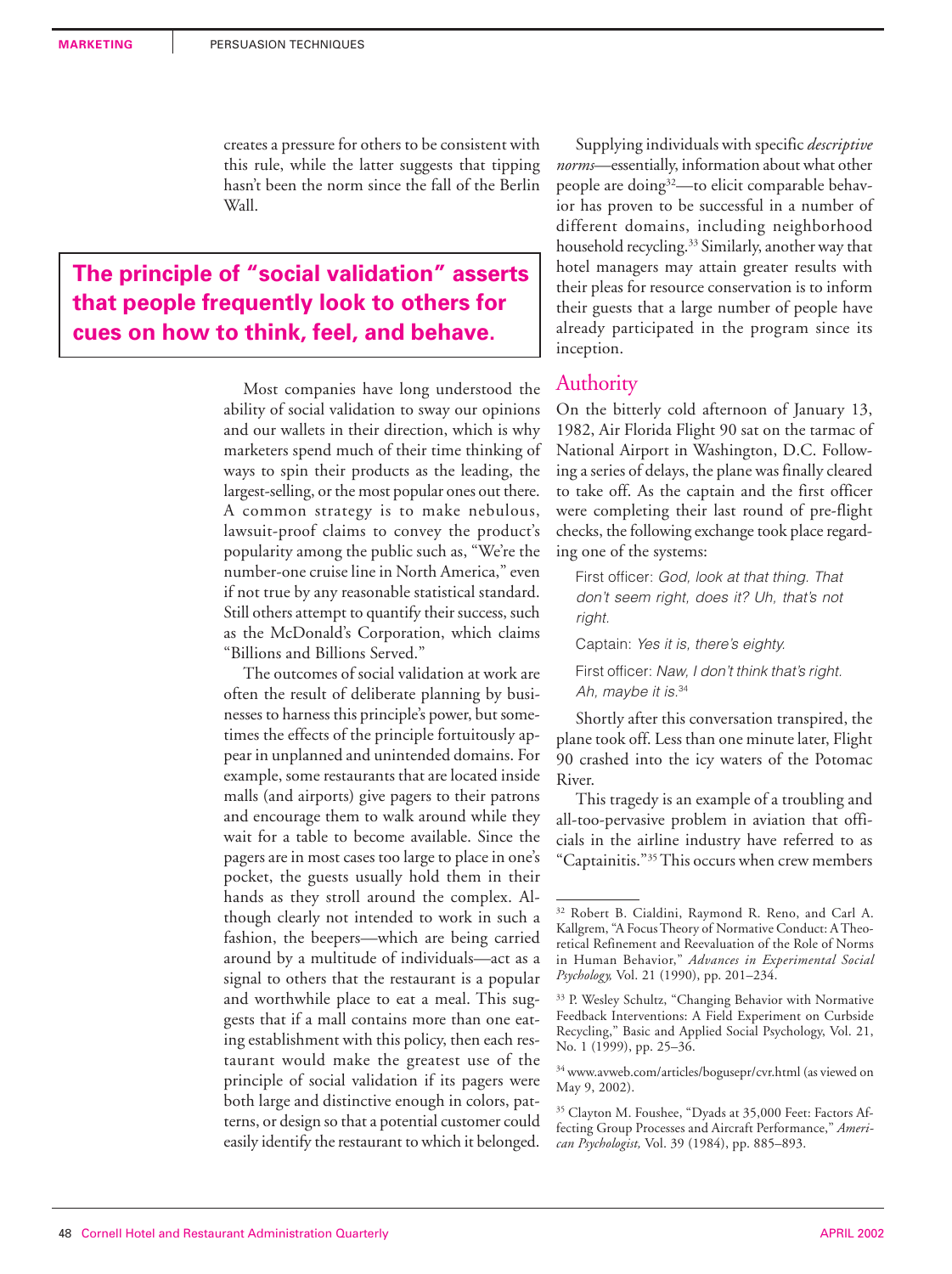fail to correct an obvious error made by the plane's captain, resulting in a crash. In this case—and many others like it—the copilot made the calamitous decision to defer to the captain's authority. This is a clear example of the power of the principle of authority; that is, we tend to defer to the counsel of authority figures and experts to help us decide how to behave, especially when we are feeling ambivalent about a decision or when we are in an ambiguous situation. Experts also have a hand in helping us decide what we should think. For example, one study found that when an acknowledged expert's opinion on an issue was aired just once on national television, public opinion shifted in the direction of the expert's view by as much as 4 percent.<sup>36</sup>

Although we have seen how the principle of authority has the potential to steer us wrong, more often than not experts provide reliable information that we use as shortcuts to make good decisions. In an increasingly complex world, deferring to individuals with highly specialized knowledge in their fields is often an essential part of smart decision making.

Some research shows that we are more swayed by experts who seem impartial than those who have something to gain by convincing us.<sup>37</sup> For instance, we tend to believe a laminated copy of a restaurant review from a local newspaper posted in that particular restaurant's front window or entryway because we have reason to believe that food critics have no vested interest in the outcome. Our confidence in a particular expert wanes, however, when we believe that he or she is biased in some way. Although many people see a "Chef's Choice" label next to an entrée listed on the menu as more appetizing because it is coming from a credible authority on the restaurant's food—the one who cooks it—a number of others would be less convinced. After all, a label like this might be subject to the biases and motivations of the restaurant managers, who could be trying to boost the sales of a less-

popular choice or increase net earnings by choosing dishes with high profit margins.

**Food experts.** Some crafty servers are careful to keep these principles in mind when taking their guests' orders. Their general approach is as follows: A guest asks about or orders a particular dish from the menu, to which the food server replies, as if it were a secret, "I'm afraid that is not as good [or fresh] tonight as it normally is. May I recommend instead [the names of two slightly less-expensive dishes]?" Notice that the food server accomplishes two important objectives. First, the server establishes him- or herself as an authority regarding the quality of the restaurant's food. Second, by suggesting two lessexpensive entrées, the server seems to be making recommendations against the restaurant's and his or her own interests, since it could theoretically lead to a smaller bill and, subsequently, to a smaller tip. The server knows that, in actuality, the tip will probably be larger because the guests will like the server more and want to reciprocate the favor by leaving a generous gratuity. In addition, because the server now appears to be a trustworthy authority on the restaurant's food, the guests are more likely to take any other advice offered throughout the course of the meal, such as suggestions to order expensive desserts and wine that they would not have ordered otherwise.

Car-rental agencies may use a derivative of this approach, even inadvertently, when their employees offer customers extra insurance options. In many cases a customer won't be completely aware of his or her own insurance policy's car-rental coverage, so the rental agent makes some recommendations. The staff member, who is seen as the authority on car-rental insurance, says something like, "Well, you are going to have the car for only two days, so you'd probably be wasting your money with personal-accident insurance, the personal-effects coverage, or the supplemental liability insurance. However, I would recommend that you get the partial damage waiver, which is what most people go for." (Notice the additional use of social validation.)

Knowledge of the power of the tactic used in the above two examples goes back many centuries. François Duc de La Rochefoucauld, a seventeenth-century French writer and moralist, wrote, "We only confess our little faults to per-

<sup>36</sup> Benjamin Page, Robert Y. Shapiro, and Glenn R. Dempsey, "What Moves Public Opinion?," *American Political Science Review,* Vol. 81 (1987), pp. 23–43.

<sup>&</sup>lt;sup>37</sup> Alice H. Eagly, Wendy Wood, and Shelly Chaiken, "Causal Inferences about Communicators and Their Effect on Opinion Change," *Journal of Personality and Social Psychology,* Vol. 36 (1978), pp. 424–435.